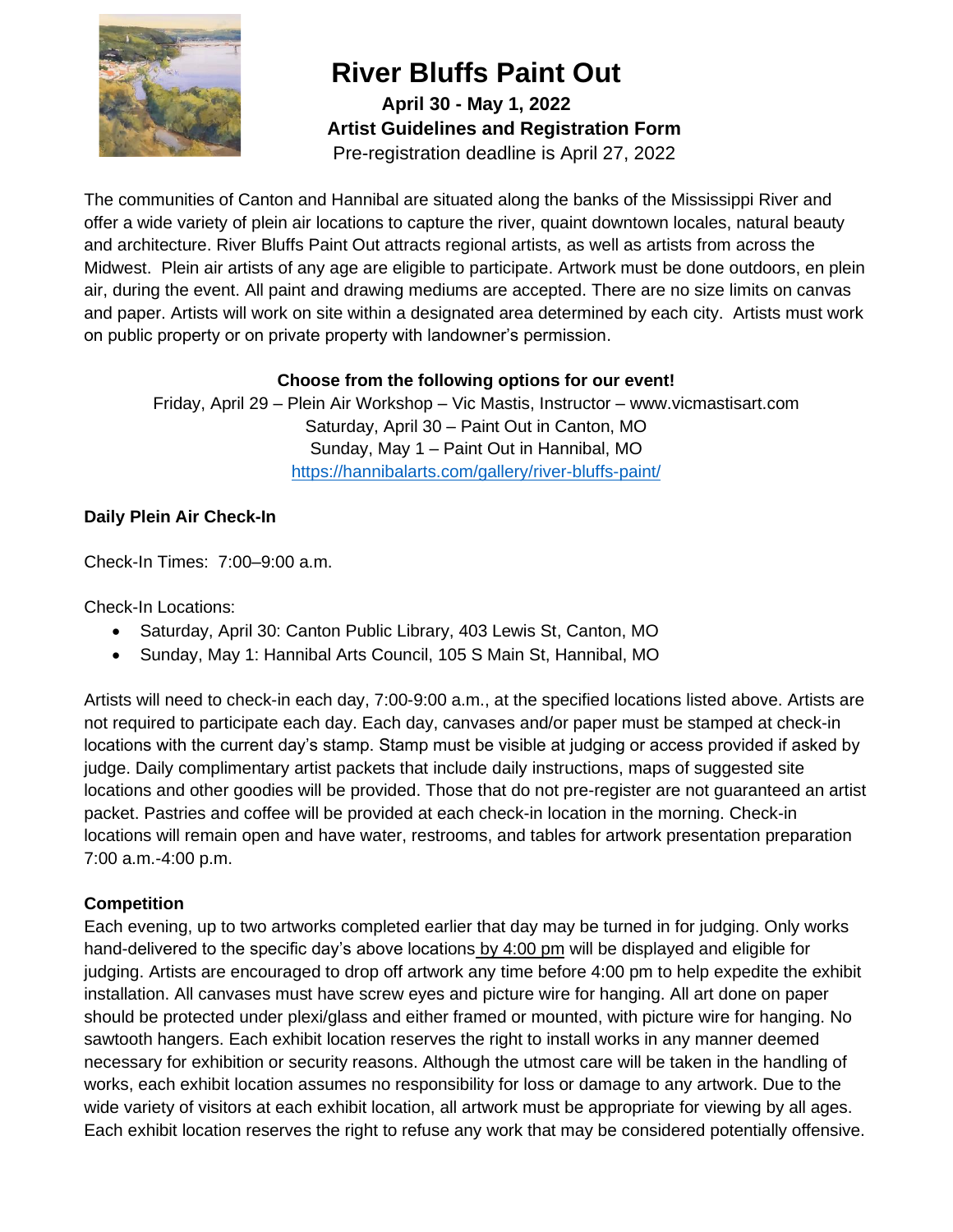

**April 30 - May 1, 2022 Artist Guidelines and Registration Form** Pre-registration deadline is April 27, 2022

#### **Judging**

An art professional, with expertise in plein air, will be secured to select awards. Judging will take place daily from 4:00-5:00 p.m.

# **Daily Awards for Canton and Hannibal**  \$500 Best of Show

\$300 Second Place \$200 Third Place Honorable Mentions

# **Daily Exhibitions/Receptions – FRESH ART FOR SALE TO THE PUBLIC!**

Reception Times: 5:00-6:30 p.m. (Awards at 6:00 p.m.)

Reception Locations:

- Saturday, April 30: Primo's, 107 N 4th St, Canton, MO
- Sunday, May 1: Hannibal Arts Council, 105 S Main St, Hannibal, MO

Artwork must be removed from each exhibition location following the daily reception.

#### **Sales**

Sales to the public will be encouraged and each artist will conduct their own sales. No sales commissions will be charged. Artists are encouraged to bring their business cards. If credit card purchases have to be arranged through host site, a minimal fee will be charged.

## **Plein Air Workshop – Vic Mastis, Instructor - \$40**

Workshop will be held from 10:00 a.m.-3:00 p.m. on Friday, April 29 at the Canton Christian Church (DOC) Fellowship Hall, 512 College St, Canton, MO 63435. Students will work in the medium of their choice. Number of students will be limited. Workshop fee is \$50. Plein Air Supply List will be provided to those who register.

*Vic Mastis, APS (Branson, MO) has been a professional artist for over 35 years and avid plein air painter. Former owner of Green Door Art Gallery in Webster Groves, MO, she has taught art for numerous years. In 1997,Vic founded the Gateway Pastel Artists in St. Louis, MO. She is a signature member of Arkansas Pastel Society, a member of Missouri Valley Impressionist Society, Best of Missouri Hands, and more. She won First Place in Victor, Colorado plein air, Artist Choice in Augusta, Mo. paint-out, Second Place in Fulton Plein Air and several more. Her work has been in magazines, galleries, and museums. [www.vicmastisart.com](http://www.vicmastisart.com/)*

## **For further information contact:**

Hannibal Arts Council, Hannibal, 573-221-6545, [findit@hannibalarts.com](mailto:findit@hannibalarts.com) Sharon Upchurch, Canton, 573-231-6149, [supchurch@culver.edu](mailto:supchurch@culver.edu)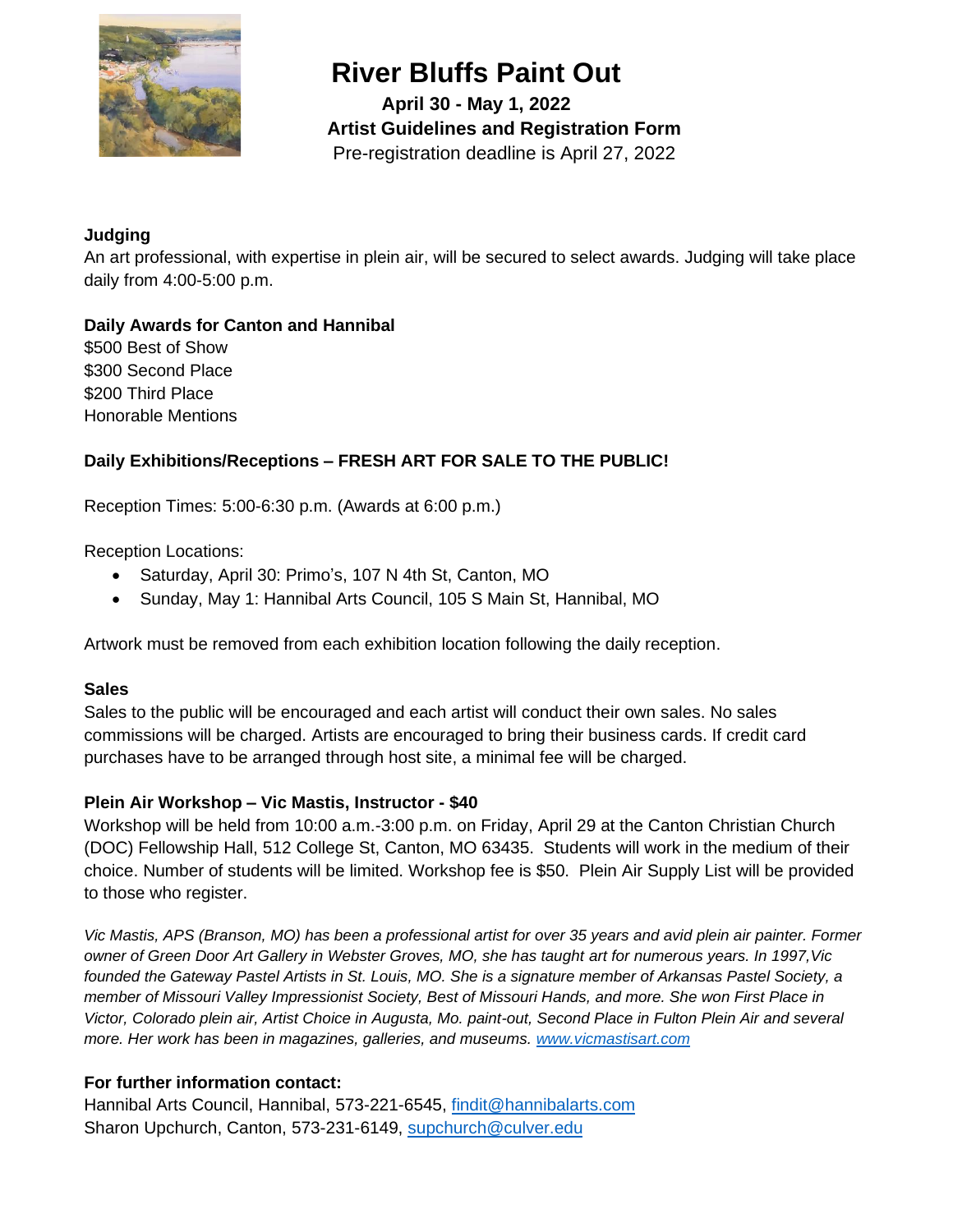

**April 30 - May 1, 2022 Artist Guidelines and Registration Form** Pre-registration deadline is April 27, 2022

# **REGISTRATION**

# **Plein Air Event**  *Pre-registration deadline is April 27, 2022*

**To pre-register and pay online** visit hannibalarts.com and go to the Gallery page and the RBPO tab or go here:<https://hannibalarts.com/gallery/river-bluffs-paint/>

**To pre-register and pay by mail** complete the form below and mail with your check to Hannibal Arts Council/RBPO, P.O. Box 1202, Hannibal MO 63401. **Make check payable to** River Bluffs Paint Out.

Artists can register for individual or multiple days plein air events at \$25 per day. Cancellations and noshows will not receive a refund. Participation is limited to thirty (30) plein air artists. Artists will be automatically placed on a waiting list when the event number is reached. If there are spots available, on-site registration will be \$30 per day for the plein air event only.

| *E-mail _________________________________Website _______________________________ |  |
|----------------------------------------------------------------------------------|--|
|                                                                                  |  |
|                                                                                  |  |
| (please continue on back if necessary)                                           |  |

Pre-registration Fees:

- \_\_\_\_\$40 Friday, April 29 Plein Air Workshop Vic Mastis, Instructor
- \$25 Saturday, April 30 Paint Out in Canton, MO.
- \$25 Sunday, May 1 Paint Out in in Hannibal, MO.
- \_ TOTAL DUE. Please make checks payable to the River Bluffs Paint Out.

\*\*I agree to abide by the guidelines for this event. I agree my name and any photos taken of me and my artwork may be used in promotional advertising for this event. I understand that while precautions are taken to safeguard artwork in possession of the galleries and the participants during the River Bluffs Paint Out, the event committee members, sponsor/host organizations, and all participating sponsors accept no liability for loss or damage to artwork or for any personal injury incurred during the participation in this event. I understand that artists are strongly encouraged to insure their own person and artwork.